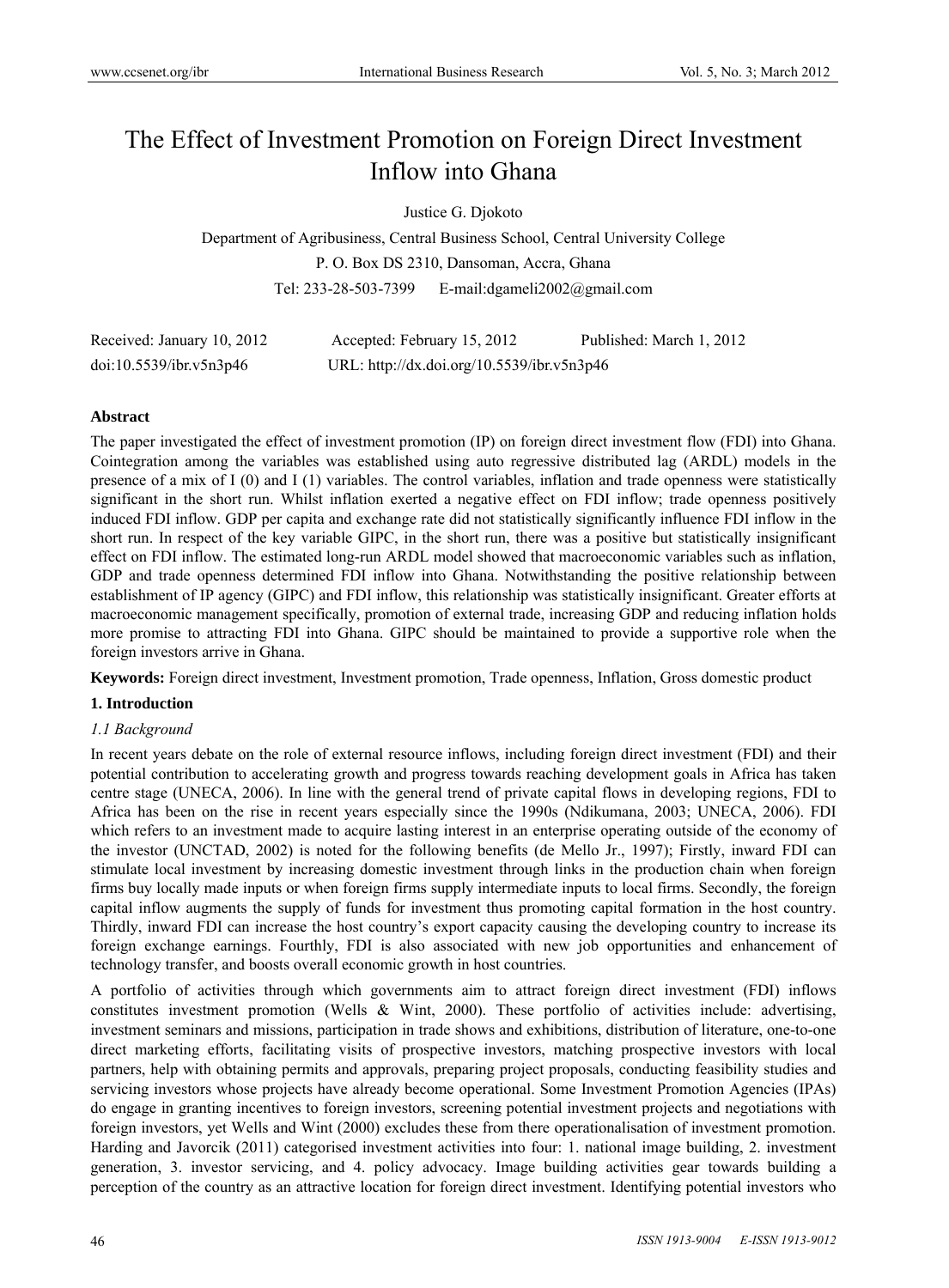may be interested in establishing a presence in the country, developing a strategy to contact them and starting a dialogue with the purpose of having them commit to an investment project constitutes investment generation. The third group, investor servicing encompasses assisting committed investors in analysing business opportunities, establishing a business and maintaining it. Policy advocacy involves initiatives leading to improving the quality of the investment climate and identifying the views of private sector in this area.

Two broad strategies are identifiable in investment promotion: targeting (focusing on priority arrears) and attracting all kinds of investment (mass approach). The latter strategy will require IPAs staff to participate in many different types of fairs and promote the country as a good place to do business. On the contrary, targeting, which investment promotion practitioners believe to be a better strategy (Harding & Javorcik, 2011) requires participation in fairs that are specific to the industries it targeted. Additionally, the IPA emphasises why its country is an ideal location for investors operating in the targeted areas. The idea behind targeting is that a more focused message tailored and delivered to a narrow audience is more effective than general investment promotion activities.

#### *1.2 Profile of Ghana Investment Promotion Centre*

Ghana's investment promotion agency is Ghana Investment Promotion Centre (GIPC). Established in 1994, under legal instrument Act 478, aims at reducing obstacles to and creating incentives to FDI (Cotton & Ramachandran, 2001; Aryeetey, *et al*, undated). The incentives accompanying the law included: depreciation of the capital allowance of 75 % of capital expenditure incurred in the year of investment and in subsequent years, the free transferability of profits and dividends and foreign exchange retention accounts through which all foreign payments including dividends can be made. Others were exemption from payment of customs duties on machinery and plant for the establishment of mines and further relief for selected items for on-going mining projects, and the establishment of well-defined rules for dispute settlement.

The Act 478 (1994) which was hailed as the best in Africa (UNCTAD, 2003) resulted in the following specific objectives and functions of the Centre (GIPC, 2011):

- Initiating and supporting measures that will enhance the investment climate in the country for both Ghanaian and non-Ghanaian companies.
- Promoting investments in and outside Ghana through effective promotion.
- Collecting, collating, analysing and disseminating information about investment opportunities and sources of investment capital, and advising on the availability, choice or suitability of partners in joint-venture projects.
- Registering and keeping records of all enterprises to which this Act is applicable.
- Identifying specific projects and inviting interested investors for participation in those projects initiating, organising and participating in promotional activities such as exhibitions, conferences and seminars for the stimulation of investments.
- Maintaining a liaison between investors and ministries, government departments and agencies, institutional lenders and other authorities concerned with investments.
- Providing and disseminating up-to-date information on incentives available to investors.
- Assisting investors by providing support services including assistance with permits required for the establishment and operation of enterprises.
- Evaluating the impact of the Centre on investments in the country and recommending appropriate changes where necessary.
- Registering and keeping records of all technology-transfer agreements relating to investments under this Act.
- Performing such other functions as are incidental to the attainment of the objectives of this Act.

In furtherance of these objectives and functions, GIPC offers the following services: investment facilitation, monitoring and evaluation, handling investment procedures, assessing cost of doing business in Ghana, examining the investment environment and facilitating infrastructure for investment in Ghana. Prior to the 1994 enactment to establish the GIPC, various legal instruments were activated ostensibly to promote both domestic and foreign investment. These were Investment Act (Act 172) of 1963, Investment Decree of 1973 (NRCD 141), Investment Policy Decree of 1975 (NRCD 329), Investment Code of 1981 (Act 437) and Investment Code 1985 (PNDCL 116). These though had promotion objectives were more regulatory in nature. Indeed, these fell short of expectation as investment promotion instruments (Aryeetey & Baah-Boateng, 2007).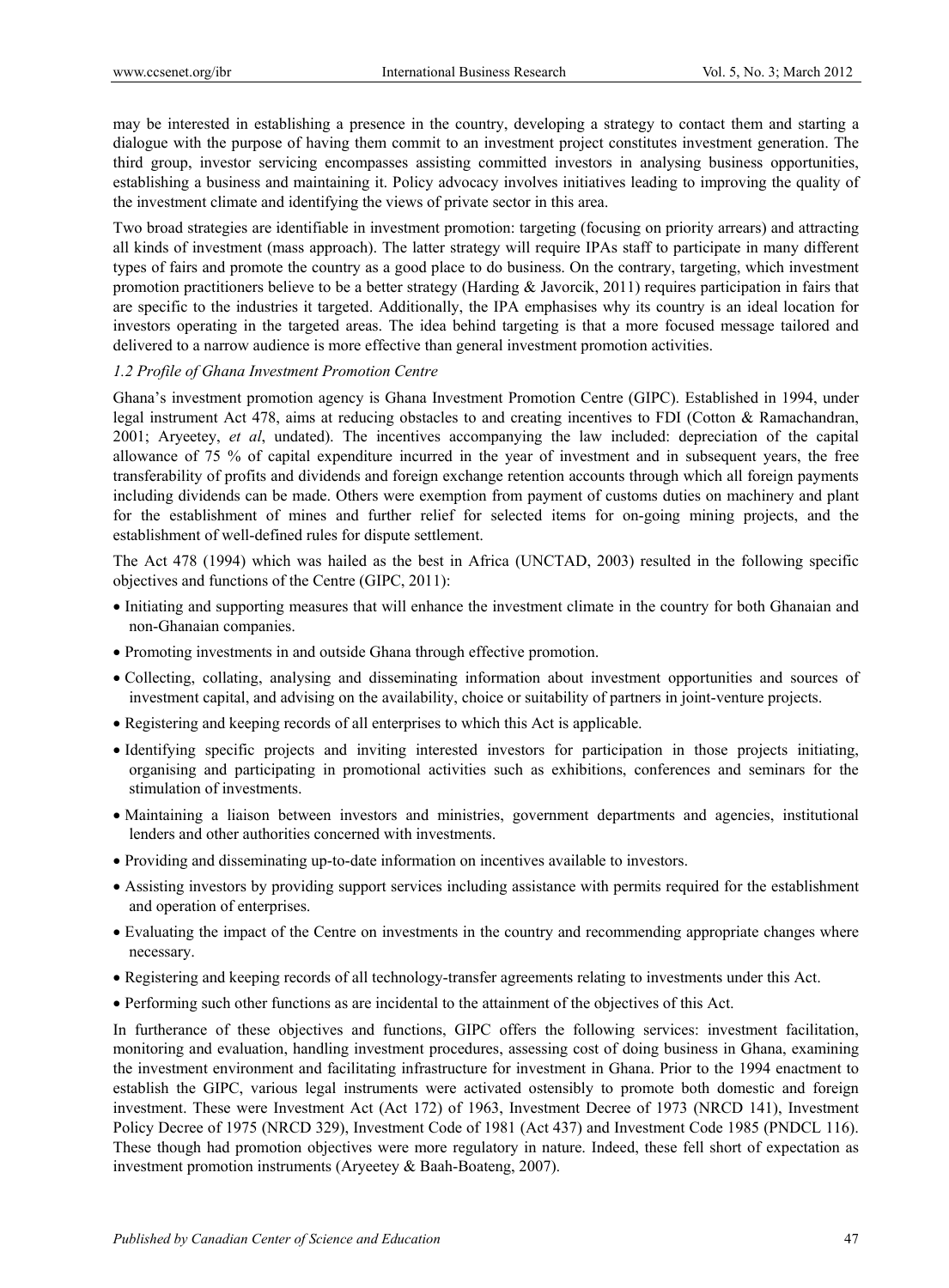#### *1.3 Problem Statement*

Harding and Javorcik (2011) studying information asymmetries between host countries and potential foreign investors found some interesting results: 1. that investment promotion efforts lead to higher FDI inflows. 2. Investment promotion efforts seemed more effective in countries where a lower share of the population speaks English, in countries which are more culturally distant from the US and in countries where obtaining construction permits takes longer. 3. Splitting the sample into developed and developing economies, they found that investment promotion had a positive impact on FDI inflows in the developing economies but not in developed economies. 4. Within the subsample of developing countries, investment promotion is more effective in host countries where English is not widely spoken, the cultural distance to the US is larger and obtaining construction permits is more burdensome. Ghana has regulated investment until 1994 when a law was passed to transform the investment regulating agency (Ghana Investment Centre) into an investment promotion agency (Ghana Investment Promotion Centre, GIPC). Secondly, Ghana, a former colony of the UK, uses English as an official language but has focused largely on English speaking countries to attract FDI. Indeed, it has a smaller cultural distance with US and many European countries. Thirdly, Ghana is not included in the set of developed economies. Therefore, what is the effect investment promotion on FDI inflow into Ghana?

# *1.4 Objectives*

The objective of the paper is to assess the effect of investment promotion on FDI inflows into Ghana.

#### *1.5 Relevance*

Governments have recognised the need to be innovative and efficient in responding to the concerns and expectations of investors, while striving contemporaneously to optimise the benefits of FDI for their national economies (Ögütçü, 2002). Thus linking the promotion of FDI to local economies has become a matter of great importance to governments all over the world. Also, Morisset (2003) notes very little is known about what IPAs have been really doing, notably in emerging economies, and whether they have been effective in influencing investors' decisions. Thus an assessment of their effect especially for Ghana, a developing economy is in the right direction.

#### *1.6 Organisation*

The rest of the paper is organised into 5 sections. Section 2 presents the review of literature pertinent to the subject. Section 3 presents the model and data fitted to it. The results are presented and discussed in section 4 with conclusions and distilled recommendations captured in section 5.

#### **2. Literature Review**

# *2.1 Theoretical Review*

Dunning (1977) and Dunning (1988) theorise about FDI and provided bases for what is known as *Dunning's Eclectic paradigm.* The paradigm states that, the extent, geography, and industrial composition of foreign production undertaken by Multinational Enterprise (MNE) is determined by the interaction of three sets of interdependent variables which, themselves, comprise the components of three sub-units (Dunning, 2001). The mathematical function is:

$$
FDI = f(O, L, I) \tag{1}
$$

where, O is ownership, L is location and I is internalisation.

Ownership, location, and internationalisation are key competitive advantages in this paradigm. The ownership competitive advantage posits that, all other factors unchanged, the greater the competitive advantages of the investing firms, relative to those of other firms the more they are likely to be able to engage in, or increase, their foreign production (Dunning, 2001). The locational attractions, avers that the more the immobile, natural or created endowments, needed by the firms to use jointly with their own competitive advantages, favour a presence in a foreign, rather than a domestic, location, the more firms will choose to supplement or take advantage of their ownership specific advantages by engaging in FDI. For this reason, the MNEs would undertake activities so as to add value to their operations. The final competitive advantage which is internalisation, which offers a framework for evaluating alternative ways in which firms may organise the creation and exploitation of their core competencies, given the locational attractions of different countries or regions. Such modalities range from buying and selling goods and services in the open market, through a variety of inter-firm non-equity agreements, to the integration of intermediate product markets and an outright purchase of a foreign corporation. In summary, the eclectic paradigm, like its near relative, internalisation theory, asserts that the greater the net benefits of internalising cross-border intermediate product markets, the more likely a firm will prefer to engage in foreign production itself, rather than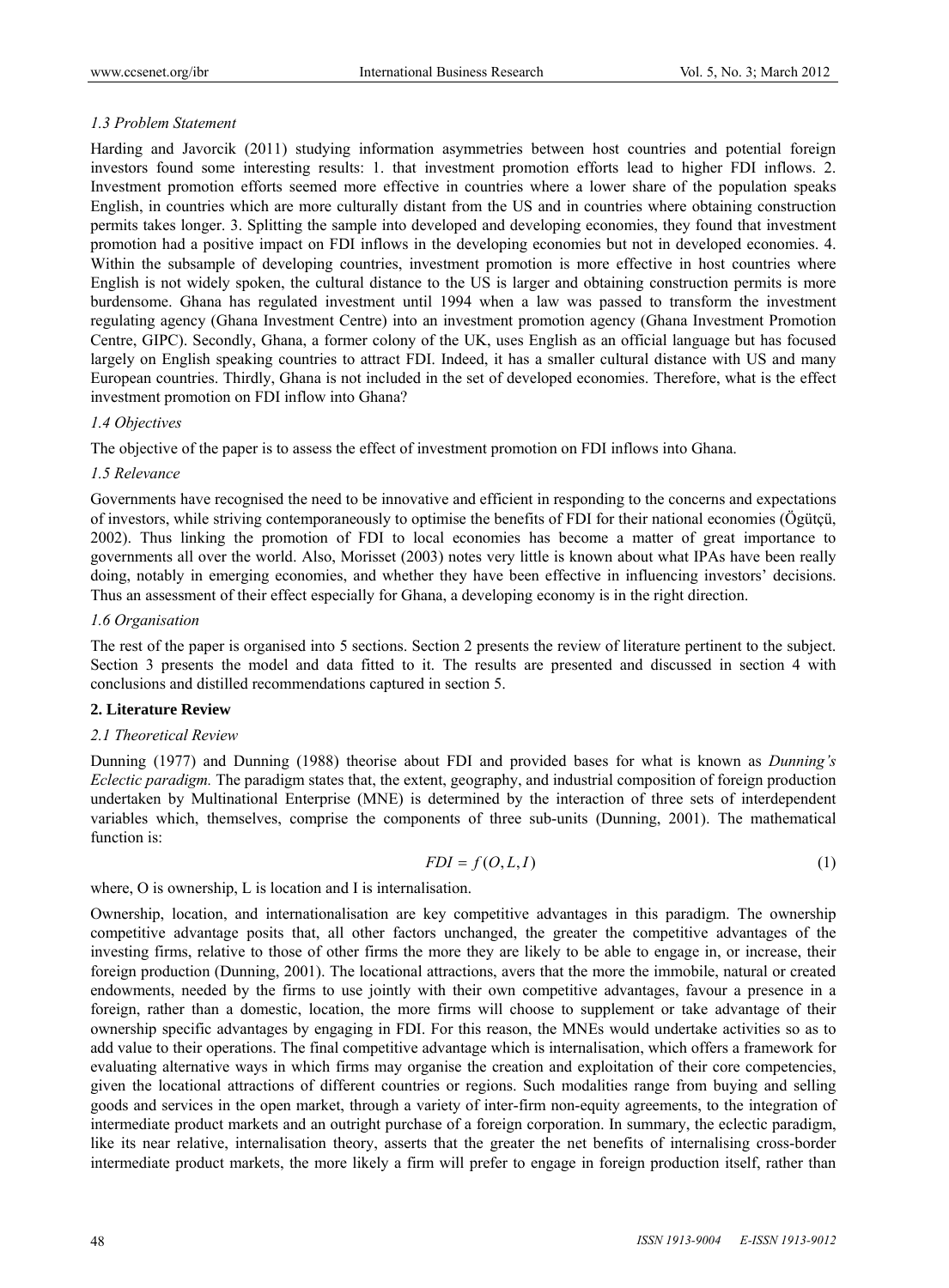license the right to do so, for example by a technical service or franchise agreement, to a foreign firm (Dunning, 1993).

# *2.2 Empirical Review*

In recent times the role of Investment Promotion Agencies (IPAs) has been highlighted and undergirded with empirical evidence. Establishing an IPA became a central part of most countries' development strategies with over 160 investment promotion agencies worldwide (UNCTAD, 2001). Morisset (2003) investigated the relationship between FDI inflow in the presence of country's investment climate and market size. Using data from a survey on 58 countries, it was found that greater investment promotion was associated with higher cross-country FDI flows. These findings were conditioned on three caveats: 1. the effectiveness of the IPA depended on the country's environment in which it operates. 2. The scope of activities that an IPA undertook influenced its performance. 3. Certain internal characteristics of the IPA were associated with greater effectiveness.

Harding and Javorcikr (2007) made similar findings using a more recent and larger dataset of 109. Specifically, they found that investment promotion efforts appeared to increase foreign direct investment inflows to developing countries. Additionally, IPA characteristics, such as its legal status and reporting structure, influenced the effectiveness of investment promotion. There was also evidence of diversion of foreign direct investment due to investment incentives offered by other countries in the same geographic region. These findings did not diverge when they compared results of two analytical approaches; firstly, testing whether economic sectors explicitly targeted by IPAs received more FDI in the post-targeting period relative to the pre-targeting period and non-targeted economic sectors; secondly, testing whether the existence of an IPA was correlated with higher foreign direct investment inflows.

Aside of the mere effect of the presence of an IPA on FDI inflow, some investigators have examined the effect of promotion expenditures on FDI inflow. One such study was presented by Kim *et al* (2003). Their study which was localised in the US unlike other cross-country studies, examined the effect of a state's financial incentives and state characteristics on FDI attraction. Applying a conditional logit model with FDI (new plants) as dependent variable to data from 1987-1994, they found that both promotion expenditures and agglomeration economies were important in attracting foreign plants. Promotion expenditures by states with small economies could partially offset location disadvantages of agglomeration (urbanisation and/or localisation) economies.

In an earlier study also on the US, Head *et al* (1999) using data from 1980-1992, assessed the effectiveness of US states promotion efforts in light of strong agglomeration effects in Japanese investment. The provision of foreign trade zones, lower taxes, and job-creation subsidies had statistically significant effects on the location of investment. Simulations showed that unilateral withdrawal of promotion would have caused individual states to lose substantial amounts of Japanese investment. However, because state promotional policies tended to offset each other, such actions on the geographic distribution of Japanese investment would have had miniscule effect.

There is some evidence in the literature on Ghana specific studies. Tsikata, *et al* (2000) studied the determinants of FDI in Ghana and categorised FDI flows to Ghana since 1983 into three phases namely; the period 1983-88, 1989-92 and 1993-96. The first period witnessed sluggish inflows, averaging about \$4 million per annum, and the highest and lowest inflows during the period being \$6 million in 1985 and \$2 million in 1984 respectively. The second, 1989-92 recorded moderate inflows averaging about \$18 million per annum the highest and lowest being \$22 million in 1992 and \$14.8 million in 1990 respectively. The third, 1993-96 was a period of significant, but oscillatory inflows, which peaked in 1994 at \$233 million, but fell by more than 50 % the following year to \$107million. Tsikata *et al* (2000) described a three-way nexus of economic growth, investment and political stability, which had emerged since the *coup d'etat* of 1972. In that year, a growth rate of 2.3 % was recorded, accompanied by a more than 60 % drop in FDI (from \$30.6 million in 1971 to \$11.5 million in 1972). In 1979 when Rawlings took power and was perceived as anti-business, growth fell to as low as -3.2 %; there was also an outflow of \$2.8 million of FDI. The state of the economy worsened further in his second advent that is from a negative growth rate of 3.5 % in 1981 to -6.9 % in 1982; however, inflow of FDI remained constant at \$16.3 million. The relationship emerged again when a parliamentary democracy replaced the military junta in 1992. The rate of growth of 5.3 % in 1991 fell to 3.9 % in 1992. This had been previously attributed to deficit financing undertaken in the democratisation process. The FDI flow however, increased from \$20 million in 1991 to \$22.5 million in 1992.

Barthel *et al* (2008) identified access to land, property registration, labour market (regulations, availability of skilled labour, labour productivity) and political instability as factors inhibiting FDI flows into Ghana. Following these findings, they recommended the following: speeding up of reforms in land administration and property registration; GIPC liaising with labour unions and the labour commission to make labour unions more business friendly;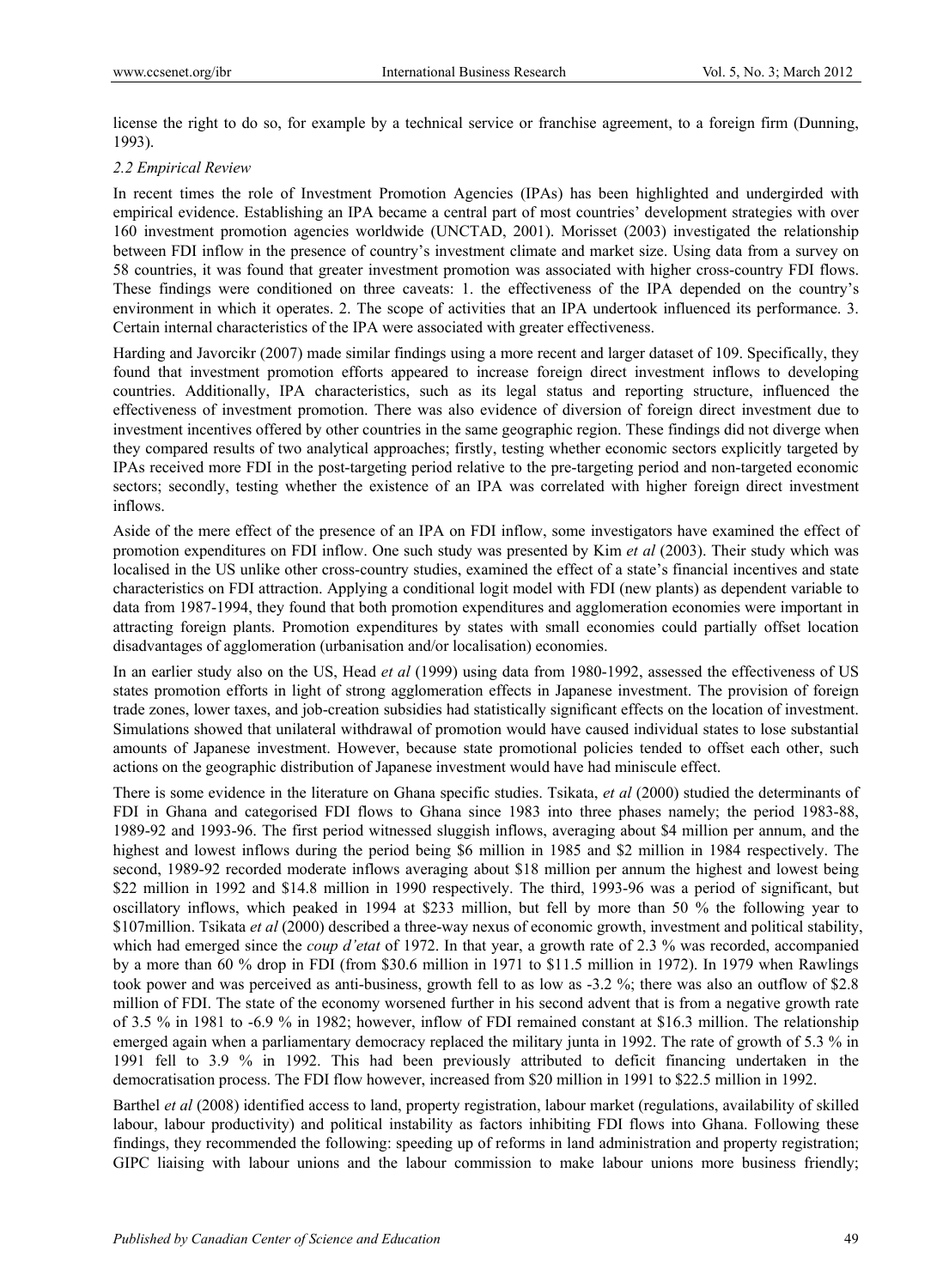Government focusing on few subsectors in manufacturing such as agro-processing and food and beverages; and making education more functional.

In investigating the short-run and long-run relationship between external merchandise agricultural trade and FDI inflows into agricultural sector of Ghana, using Toda-Yamamoto augmented Granger Causality test, Djokoto (2012) arrived at the following conclusions: 1. In the short-run, the coefficient for FDI inflows and imports were statistically significant. The negative sign pointed to a substitution or replacing relationship between the two variables. 2. The coefficients between exports and FDI though negative, were not statistically significant. 3. In the long-run, there was a feedback between imports and FDI. Exports caused FDI but not the reverse.

Dah and Khadijah (2010) established a positive relationship between FDI and locational attraction. Of the two components within the locational attraction, natural resource attracted more FDI than market size in the case of Africa. It was noted that through a case study of Angola, oil attracted FDI because oil was location attraction, which attracted foreign firms. These investments on the other hand contributed to the productive capacity of the receiving country thus stimulating economic development. They however noted that the availability of natural resources (oil) and its ability to attract foreign investment did not guarantee economic development. The establishment of appropriate institutions, mechanisms and policies would ensure efficient use of oil revenue for sustained economic growth.

Exchange rate had no discernible effect on Ghana's FDI (Nyarko, *et al*, 2011). This was possible by modelling the causal relationship between FDI inflows and exchange rate regimes over a 39 year period (1970-2008). Employing Ordinary Least Squares and the cointegration techniques, democracy was found to have the expected positive sign and to be a robust determinant of FDI in Ghana.

#### **3. Methodology**

#### *3.1 Model*

From the above review of the literature, the effect of IPAs on FDI inflow has been examined within the environment of a single equation. In some cases, the presence of the IPA was captured as a dummy (Harding & Javorcikr, 2007) whilst in others the expenditure outlays on the IPAs were used (Kim *et al*, 2003). For want of rigour, demand for FDI is explicitly derived through constrained optimisation with the inclusion of other variables including a dummy for Ghana's IPA, GIPC.

Assuming, a cost function faced by a firm with both domestic and foreign production plants. A growth strategy would require the firm to decide whether to expand production domestically and export to a foreign market or invest directly in a foreign market. The option to locate in a foreign country may be viewed within the framework of horizontal integration. Faced with this choice, the firm would seek to minimise cost of production for the plants at home and abroad.

Considering the following relation,

$$
C = \omega_d(Q_d)Q_d + \omega_f(Q_f)Q_f
$$
 (2)

where, C denotes total cost,  $\omega_d$  and  $\omega_c$  are unit costs in domestic plants and foreign plants, respectively, and  $Q_d$ and  $Q_f$  are respective quantities produced in each plant. Unit costs in both plants are a function of the quantity produced. There is a limitation on the production of the firm made of domestic and foreign output, given by:

$$
\overline{D} = Q_d + Q_f \tag{3}
$$

Consider an invitation to minimise cost of production in both plants subject to equation (3). The Lagrangean will be set up as in equation (4).

$$
La = \omega_d(Q_d)Q_d + \omega_f(Q_f)Q_f + \lambda(\overline{D} - Q_d - Q_f)
$$
\n<sup>(4)</sup>

Taking partial derivative of 3 with respect to  $Q_d$ ,  $Q_f$  and  $\lambda$  then setting each equation to zero, yields equations (5), (6) and (7).

$$
\frac{\partial La}{\partial Q_d} = \frac{d\omega_d}{dQ_d} Q_d + \frac{d\omega_d}{dQ_d} (Q_d) - \lambda = 0
$$
\n(5)

$$
\frac{\partial La}{\partial Q_f} = \frac{d\omega_f}{dQ_f} Q_f + \frac{d\omega_f}{dQ_f} (Q_f) - \lambda = 0
$$
\n(6)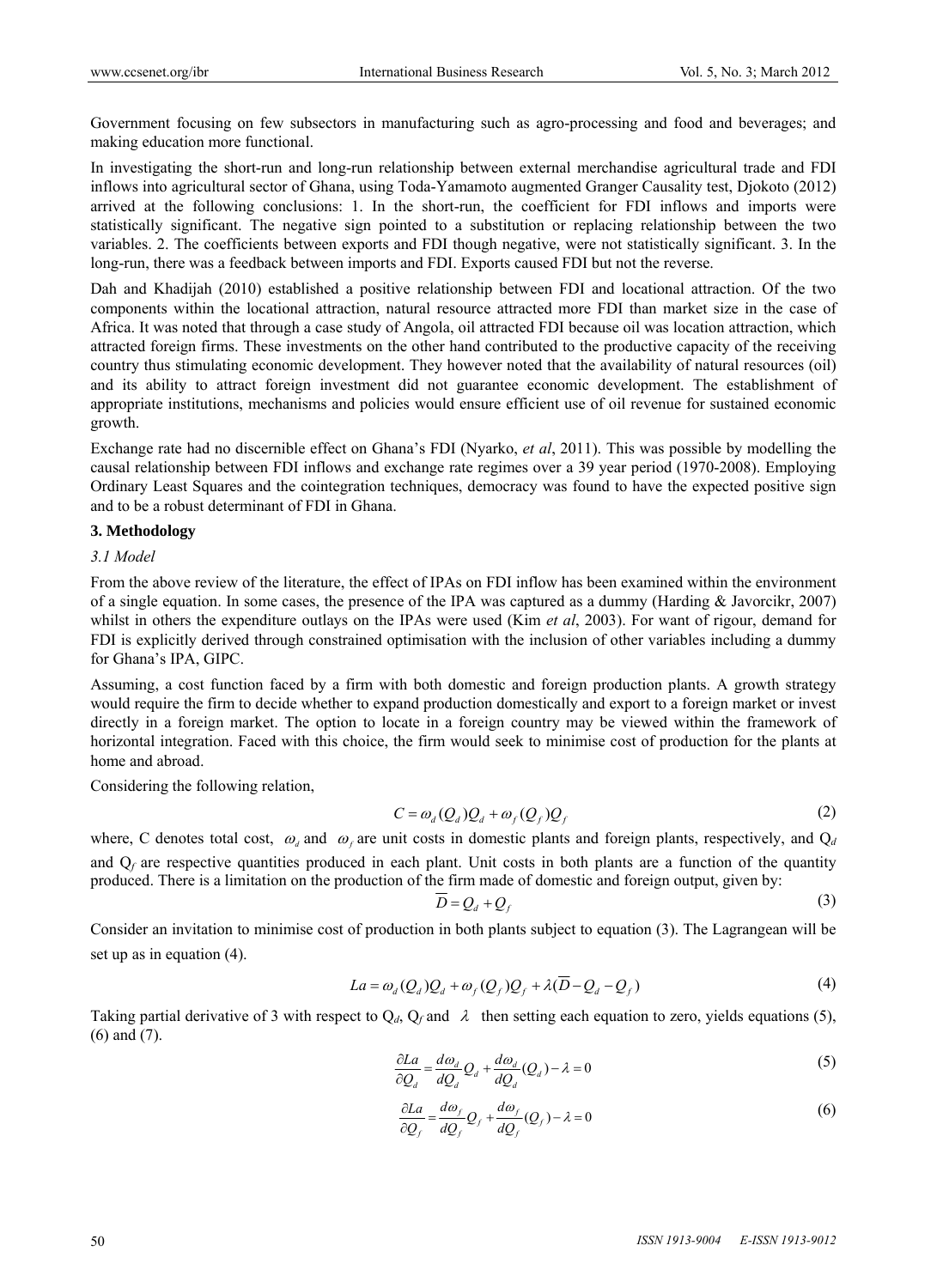$$
\frac{\partial La}{\partial \lambda} = \overline{D} - Q_d - Q_f = 0 \tag{7}
$$

Since the firm's decision is to locate the foreign plant, equation (8) is derived for Q*f*.

$$
Q_f = \left(\frac{\frac{d\omega_d}{dQ_d}}{\frac{d\omega_d}{dQ_d} + \frac{d\omega_f}{dQ_f}}\right)\overline{D} + \left(\frac{1}{\frac{d\omega_d}{dQ_d} + \frac{d\omega_f}{dQ_f}}\right)\left(\omega_d - \omega_f\right)
$$
(8)

where:

$$
\left(\frac{\frac{d\omega_d}{dQ_d}}{\frac{d\omega_d}{dQ_d} + \frac{d\omega_f}{dQ_f}}\right) \text{ and } \left(\frac{1}{\frac{d\omega_d}{dQ_d} + \frac{d\omega_f}{dQ_f}}\right) \text{ are assumed to be positive.}
$$

The positive coefficients in equation (8) suggest that the output churned out in the foreign firm has a positive relationship with total demand  $\overline{D}$  and differences in unit costs. Consequently, if  $\omega$   $>$   $\omega$ , the foreign plant increases its production in foreign firm. On the other hand if  $\omega_d < \omega_f$ , then, the firm will expand production in its domestic plant, resulting in a reduction in the output produced in its foreign plant. Having determined the desired output, the firm must decide quantities of inputs to be used for the production in the foreign firm. Admittedly, several inputs go into production processes. However, for brevity, two inputs are assumed; labour, L and capital, K. Thus the cost of producing the  $Q_f$  denoted as  $C_f$  is shown in equation (9).

$$
C_f = wL + kK \tag{9}
$$

Where, *w* and *k* are wage rate and cost of capital respectively. The subscript for foreign firm  $f$  is dropped subsequently. Assuming a Cobb-Douglas production function;

$$
Q = L^a K^b \tag{10}
$$

the Lagrangean is set up as in equation (11). Unlike in equation (4), the constraint is the production function.

$$
La = wL - kK + \lambda(Q - L^{\alpha}K^{\beta})
$$
\n<sup>(11)</sup>

Taking first order partial derivatives with respect to *w*, *k* and  $\lambda$ , and equating to zero results in equation (12), (13) and (14) respectively.

$$
\frac{\partial La}{\partial L} = w - \lambda \alpha \left(\frac{Q}{L}\right) = 0\tag{12}
$$

$$
\frac{\partial La}{\partial K} = k - \lambda \beta \left(\frac{Q}{K}\right) = 0\tag{13}
$$

$$
\frac{\partial La}{\partial \lambda} = Q - L^{\alpha} K^{\beta} = 0 \tag{14}
$$

Solving for K and substituting Q from equation (8) results in equation (15).

$$
K = \left[ \left( \frac{\beta}{\alpha} \right) \left( \frac{w}{k} \right) \right]^{2/(\alpha+\beta)} \left[ \left( \frac{\frac{d\omega_d}{dQ_d}}{\frac{d\omega_d}{dQ_d} + \frac{d\omega_f}{dQ_f}} \right) D + \left( \frac{1}{\frac{d\omega_d}{dQ_d} + \frac{d\omega_f}{dQ_f}} \right) \left( \omega_d - \omega_f \right) \right]^{1/(\alpha+\beta)} \tag{15}
$$

Therefore, the capital stock K possesses a positive relationship with total demand (sum of domestic and foreign demand) and a negative relationship with the unit costs of foreign costs relative to domestic costs. Marchant *et al*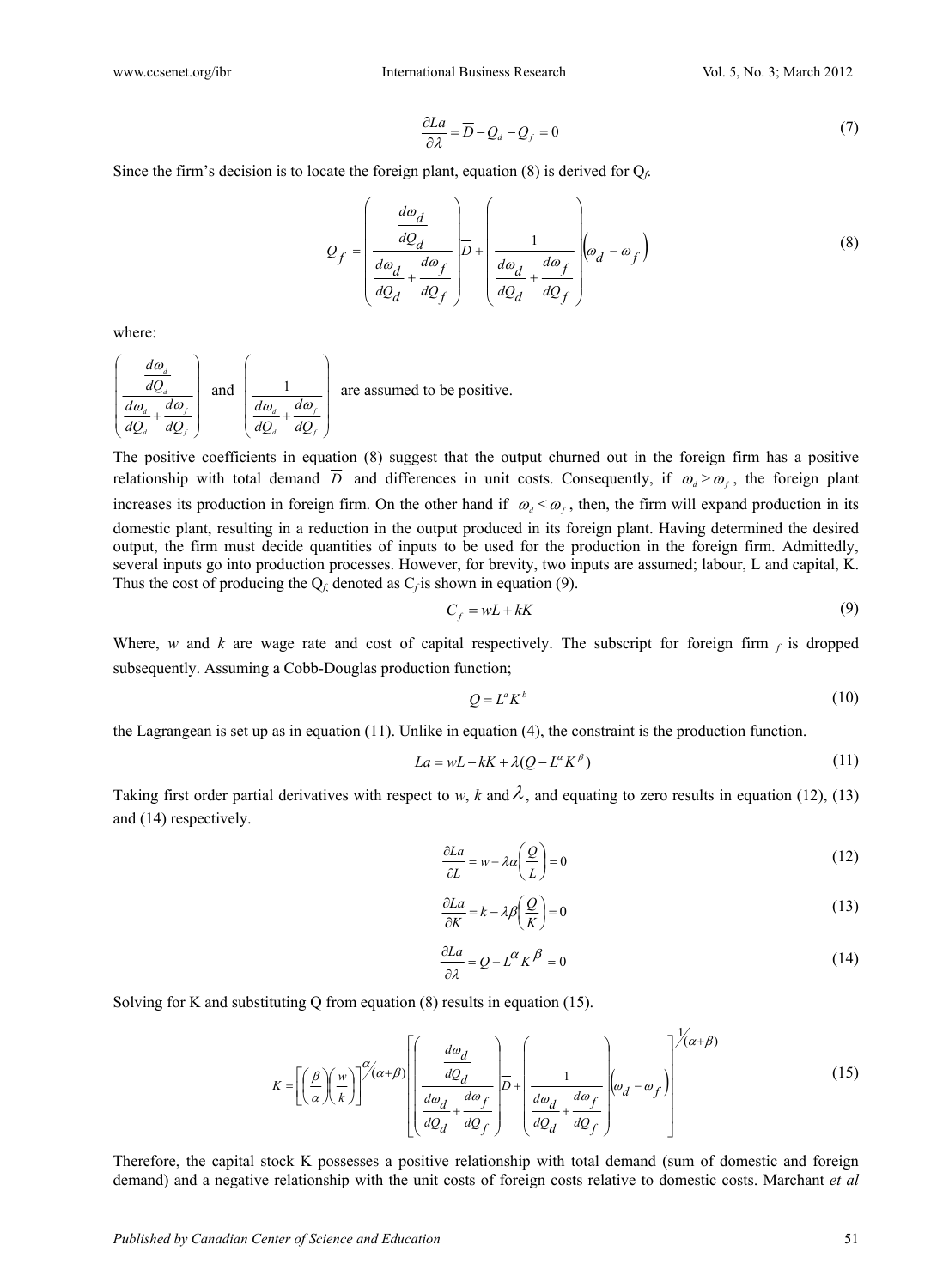(2002) following Bajo-Rubio and Sosvilla-Rivero (1994) took two important steps; firstly, substituted K with FDI and assumed demand to be GDP, and secondly, augmented the right hand side of equation (16) with the following variables: compensation (C), interest rates (IR), trade barriers (TB), exchange rates (ER), and exports (X). However, for the purposes of this paper, the variables will be replaced by determinants of FDI. The resulting model is given by 16.

$$
FDI = f(GDP, ER, TOP)
$$
\n
$$
(16)
$$

Expressing equation (16) mathematically and taking the natural logarithms results in equation (17).

$$
\ln FDI_t = \gamma_0 + \gamma_1 \ln GDP_t + \gamma_2 \ln ER_t + \gamma_3 \ln TOP + \varepsilon_t \tag{17}
$$

Harding and Javorcikr (2007) found the following country control variables significant in both the total sample (world) and developing country sub-sample: GDP per capita, GDP growth, population and inflation. These explained country size. Restrictions on civil liberties were statistically indistinguishable from zero. Morisset (2003) used only GDP per capita to capture country size and found strong linear pairwise correlation among GDP per capita, GDP growth and population. Earlier, he identified GDP growth rate and trade openness as important in explaining FDI inflow to African countries. Morisset (2000) found that GDP per capita, inflation and trade openness were significant explainers of FDI flow into Africa. From the above evidence, equation (17) is augmented with inflation (INF), and GDP per capita (GPC) and a dummy variable to capture the effect of investment promotion, IPA. Additionally, trade openness may be construed as the internationalisation variable in Dunning's *OLI* model stated in equation (2).

$$
\ln FDI_t = \gamma_0 + \gamma_1 \ln GPC_t + \gamma_2 \ln ER_t + \gamma_3 \ln TOP + \gamma_4 \ln INF_t + \gamma_5 IPA + \varepsilon_t
$$
\n(18)

*A priori* expectations with FDI: GDP per capita is positively related to FDI ( $\gamma$  > 0); exchange rate positively influences FDI ( $\gamma$  > 0); and trade openness could negatively or positively influence FDI ( $0 < \gamma$   $<$  0). INF is negatively related to FDI ( $\gamma_4$  < 0) and IPA could be positively or negatively related to FDI ( $0 < \gamma_5 < 0$ ). The IPA has a semblance of O in the OLI as Act 478 provides for 100 % ownership if the investor s desires.

#### *3.2 Data*

All data were obtained from UNCTADSTAT database except otherwise specified. FDI was captured as FDI to GDP ratio. Some of the values were negative and posed problems during analysis. Following Frenkel (1976) the figure 2 was added to the series enabling the possibility of generating logarithms in the estimation procedure. GPC is USD per person; exchange rate is expressed in purchasing power parity exchange rate (2005 prices). Trade openness is computed as exports and imports in current US dollars divided by the GDP in current US dollars. Inflation is the rate of growth of the consumer price index obtained from WDI of the World Bank. From the review it was observed that GIPC effectively began operation in September, 1994. However, since the study involves annual data, 1995 was considered as the beginning of foreign investment promotion. Therefore GIPC was recognised as 1 from 1995 to 2009 and 0 before 1995.

# **4. Results and Discussion**

# *4.1 Plot of FDI over Time*

From a level of 5 in 1970, FDI-to-GDP ratio dropped till 1974 (Figure 1). The ratio was generally flat between 1978 and 1993. The ratio began to tick significantly from 1993. This year marked the return to multi-party democracy. For most part of 1993 to 2009, the ratio was between 3 and 6. The exceptions were 1994 and 2006-2009. These highs are appreciable as the denominator of the ratio was rising as well. Thus growths in the ratio point to rates of increase of FDI greater than GDP growth rate. These periods of high ratios also correspond to the period during which the investment regulation agency was transformed into an investment promotion organisation.

# *4.2 Unit Roots Tests and Cointegration Test*

As is the case with time series data, there is a high likelihood of unit roots in the data series. Following Augmented Dickey-Fuller test with intercept, and Phillips-Perron tests, the series were subjected to test of unit roots. Table 1 shows the results. Except logarithm of INF, all other variables were stationery after first differencing. Earlier, exchange rate was captured as local currency unit to USD. The unit root test showed the series was integrated of order 2. This would create problems with cointegration even with Autoregressive Distributed Lag (ARDL) model. Therefore, another rendition of exchange rate, purchasing power parity exchange rate was used which turned out to be I $(1)$ .

The presence of I (0) series among the variables precludes the effective use of Johansen's method of cointegration. The absence of I (2) series among the variables then favoured the use of ARDL approach to assess the presence of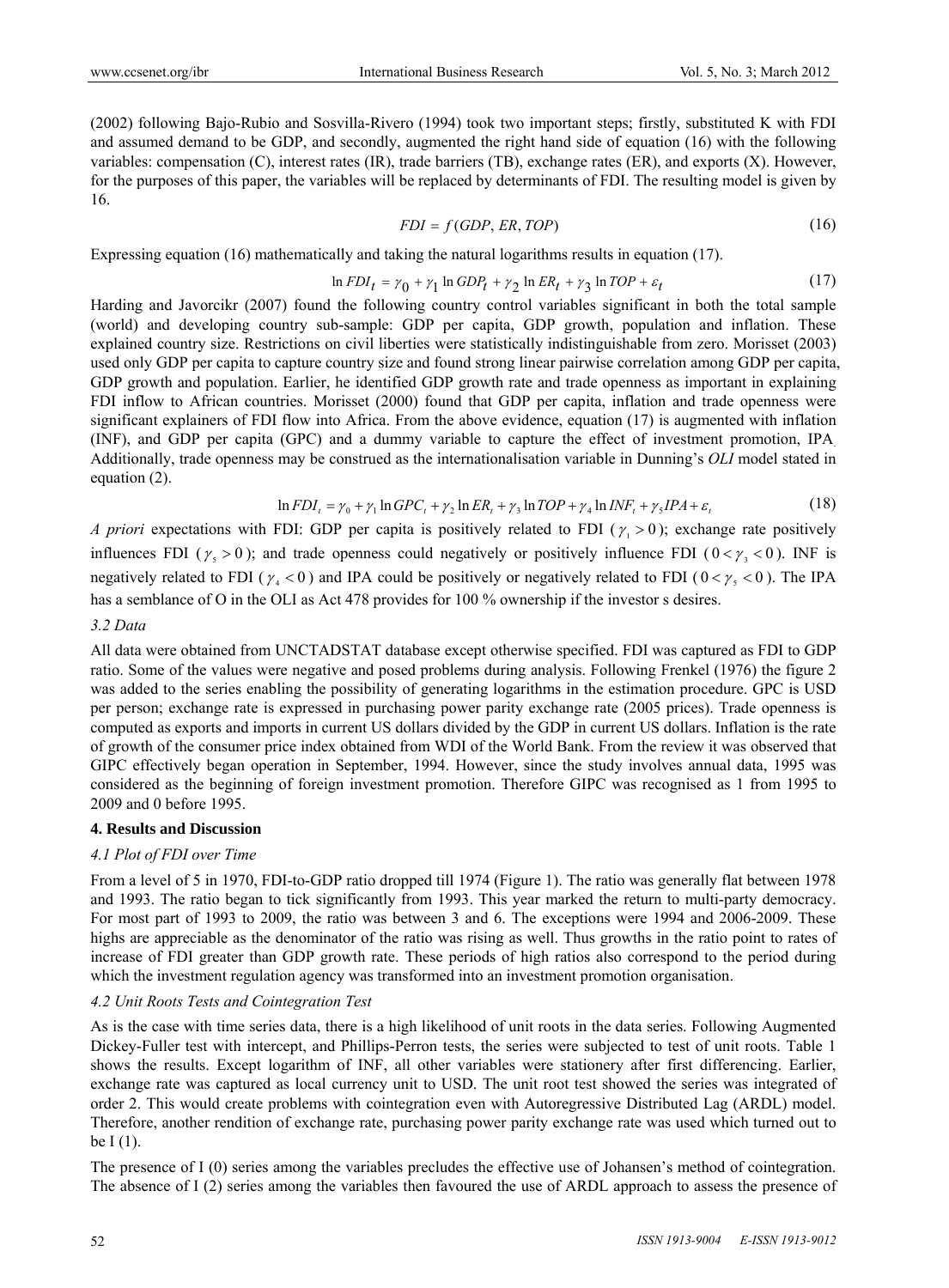cointegration among the variables. The results of the ARDL model estimation is presented in table 2. The ARDL bounds test showed that the calculated *F*-statistic of 14.8208 exceeded the upper bounds of the critical values for both 5 % and 1 % probability levels. The null hypothesis of no cointegration of the variables is rejected in favour of the alternative that there is cointegration. The selected ARDL model based on Schwarz Bayesian Criteria (SBC) is presented in Table 3. The diagnostic test in table 4 shows that there is no serial correlation of error terms, no heteroscedasticity and the appropriate functional form was specified. The LM version of the normality test however showed non-normality. Since non-normality is principally required for forecasting which is not aimed at in the study, the statistically significant non-noramilty is ignored.

#### *4.3 Short Run Empirical Model*

With fairly good model statistics; R squared and adjusted R squared greater than 50 %, and statistically significant *F* statistic of 7.99, the model is fit for inferences to be drawn from it. In the short run model (Table 2) inflation and trade openness are statistically significantly different from zero 5 % and 10 % respectively. In the short run, 1 % increase in trade openness will induce 1.5 % increase in FDI inflow into Ghana's economy. Similarly, a 1 % decrease in inflation will induce a 2.11 % increase in FDI inflow. This concurs with the findings of Morisset (2000, 2003), Dah & Khadijah (2010) and Djokoto (2012). The key variable, GIPC is not statistically distinguishable from zero. The statistical insignificance is in disagreement with the findings of Harding and Javorcikr (2007) and Harding and Javorcik (2011).

# *4.4 Long Run Empirical Model*

Following the existence of cointegration among the variables, the long-run coefficients of equation (18) were estimated (Table 5). The coefficients of inflation and exchange rate conformed to *a priori* expectations, so did those of GIPC, trade openness and GPC. In respect of statistical significance, those of exchange rate and GIPC were not significant whilst the coefficients of trade openness, inflation and GDP per capita were statistically distinguishable from zero. Therefore, trade openness and GDP per capita exerts a significant positive effect on FDI inflow into Ghana's economy. This result is in line with the findings of Morisset (2000, 2003), Dah & Khadijah (2010) and Djokoto (2012). The natural logarithm expression of the model implies that the coefficients are elasticities. A 1 % increase in trade openness will lead to a 3.67 % increase in FDI inflow. Also, a 1 % increase in GDP per capita will induce a 3.04 % increase in FDI inflow to Ghana. The high elasticity figures show the relative importance of these variables in determination of FDI inflow to Ghana. Ghana has traditionally been involved in trade especially exports of cocoa. Imports have grown since import substitution policies were relaxed in the mid-1980s. Thus, increase in trade openness in the presence of increasing FDI inflow confirms this result. In respect of GDP per capita, a study growth of the country's economy has been witnessed over the period and in the presence of increases in FDI inflow, this result is to be expected.

Inflation is significantly, negatively related to FDI inflow. A 1 % decrease in inflation will exert a 2.11 % increase in FDI inflow. Decreased inflation implies price stabilisation. This creates conducive environment for planning. Decreased inflation also shows that the local currency value of investment will not diminish. The exchange rate variable is negative but statistically indistinguishable from zero. The non-discernible effect of exchange rate on FDI inflow into Ghana concurs with the conclusions of Nyarko *et al* (2011).

In respect of the focus variable of the study, though positive, it is statistically insignificant. This means the transformation of the investment institution into GIPC has not had a significant singular contribution to FDI inflow into Ghana. This is contrary to the findings of Morisset (2003), Harding and Javorcikr (2007) and Harding and Javorcik (2011). The disagreement may be due to the coverage of data, whilst Morisset (2003) used data on survey for only 2001 across 58 countries, the current paper examined a time series model for a country, Ghana. A better comparative study would have been a time series study for other countries or panel of countries spanning 1970 to 2008. Also, the period of existence of GIPC barely exceeds a quarter of the study period.

#### **5. Conclusions and Recommendations**

The paper set out to investigate the effect of the establishment of GIPC on FDI inflow into Ghana. The control variables, inflation and trade openness were statistically significant in the short run. Whilst inflation exerted a negative effect on FDI inflow, trade openness positively induced FDI inflow. GDP per capita and exchange rate did not statistically significantly influence FDI inflow in the short run. In respect of the key variable GIPC, in the short run, there was a positive but statistically insignificant effect in FDI inflow. In the long run, the results show that in spite of a positive relationship between GIPC and FDI inflow, this relationship was statistically insignificant as in the short run. Exchange rate also did not impact on FDI inflow into Ghana. Other macroeconomic variables, GDP per capita, trade openness and inflation were significant in explaining FDI inflow into Ghana with inflation exerting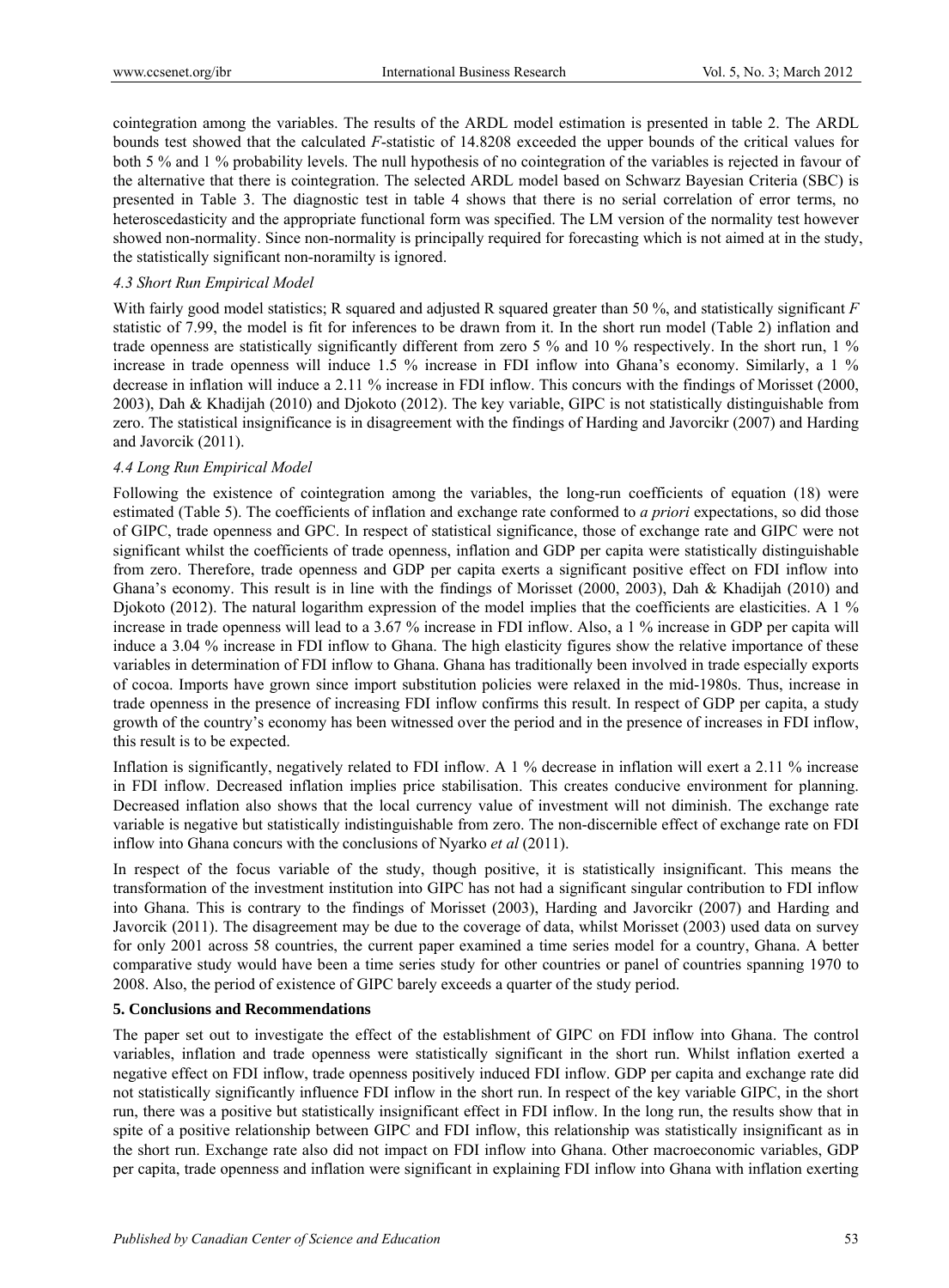a negative effect in the long run whilst the other statistically significant variables exerting a positive effect in the long run.

The above results show that macroeconomic management is more important in inducing FDI inflow into Ghana than investment promotion agency *per se*. Greater effort must be made at macroeconomic management, namely, reducing inflation, increasing trade and growing the size of the economy. Given the insignificant but positive relationship of GIPC with FDI inflow, GIPC may play complementary or secondary roles to macroeconomic management. Specifically, the macroeconomic variables will attract FDI whilst GIPC provides the needed support services to the investors.

More specific country studies within a time series environment as well as developing country studies within a panel environment will be important in elucidating on the impact of investment promotion on FDI inflows.

#### **References**

Aryeetey, E., & Baah-Boateng, W. (2007). Growth, investment and employment in Ghana. *Working Paper* No. 80. Policy Integration Department, International Labour Office, Geneva. Retrieved from http://www.oit.org/wcmsp5/groups/public/---dgreports/---integration/documents/publication/wcms\_085043.pdf

Aryeetey, E., Osei, T. A-A. B., Twerefou, D., Laryea, A., Baah-Boateng, W., Turkson, E., & Codjoe, E. (undated). Employment and poverty in Ghana. Retrieved from: http://scholar.googleusercontent.com/scholar?q=cache:eHgK\_GnZUo4J:scholar.google.com/&hl=en&as\_sdt=0,5.

Bajo-Rubio, O., & Sosvilla-Rivero, S. (1994). An econometric analysis of foreign direct investment in Spain. *Southern Economic Journal, 6*, 104-20. http://dx.doi.org/10.2307/1060133

Barthel, F., Busse, M., & Osei, R. (2008). The characteristics and determinants of FDI in Ghana. Hamburg Institute of International Economics (HWWI**),** Germany. Retrieved from: http://www.hwwi.org/fileadmin/hwwi/Publikationen/Research/Paper/Weltwirtschaft/HWWI\_Research\_Paper\_2-15. pdf.

Cotton, L., & Ramachandran, V. (2001). Foreign direct investment in emerging economies: Lessons from sub-Saharan Africa. *Discussion Paper* No. 2001/82. World Institute for Development Economics Research, United Nations University.

Dah, F. K., & Khadijah, M. S. (2010). The contribution of oil to the economic development of Ghana: The role of foreign direct investments (FDI) and government policies. (Master Dissertation in International Business 15 ECT). Department of Economics and Informatics, University West.

de Mello Jr., L. R. (1997). Foreign direct investment in developing countries and growth: A selective survey. *Journal of Development Studies, 34* (1), 1-34. http://dx.doi.org/10.1080/00220389708422501

Djokoto, J. G. (2012). Does causal relationships exist between external trade and foreign direct investment flow to agriculture in Ghana? *International Journal of Business Management, 7*(1), 179-193. http://dx.doi.org/10.5539/ijbm.v7n2p179

Dunning, J. H. (1977). Trade, location of economic activity and the multinational enterprise. In Ohlin, B., Hesselborn, P. O., & Wijkman, P. M. (Eds.), *The international allocation of economic activity* (pp. 395-418). London: Macmillan.

Dunning, J. H. (1988). The eclectic paradigm of international production: A restatement and some possible extensions. *Journal of International Business Studies, 19* (1), 1-31. http://dx.doi.org/10.1057/palgrave.jibs.8490372

Dunning, J. H. (1993). *Multinational Enterprises and the Global Economy*. London: Addison‐Wesley Publishers.

Dunning, J. H. (2001). The eclectic (OLI) paradigm of international production: Past, present and future. *Journal of the Economics of Business, 8* (2), 173-190. http://dx.doi.org/10.1080/13571510110051441

Frenkel, J. A. (1976). A monetary approach to the exchange rate: Doctrinal aspects and the empirical evidence. *The Scandinavian Journal of Economics, 78* (2), 200-224. http://dx.doi.org/10.2307/3439924

GIPC (2011). Ghana Investment Promotion Centre. Retrieved from: http://www.gipc.org.gh/pages.aspx?id=17

Harding, T., & Javorcikr, B. S. (2007). Developing economies and international investors: Do investment promotion agencies bring them together? *Policy Research Working Paper 4339.* The World Bank Development Research Group, Trade Team, August 2007.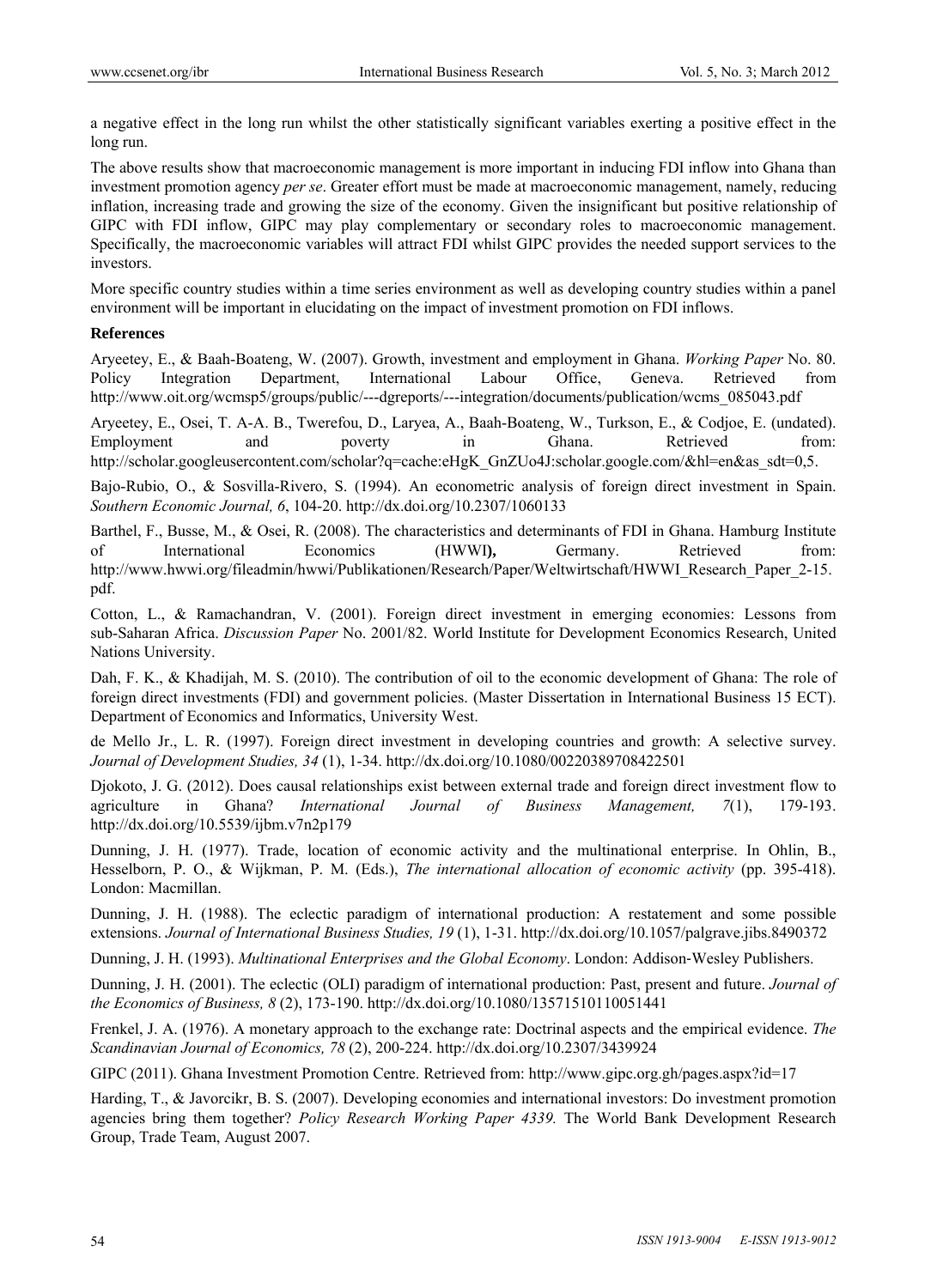Harding, T., & Javorcik, B. S. (2011). Roll out the red carpet and they will come: Investment promotion, information asymmetries and FDI inflows. *Economic Journal, 121*(557), 1445-1476 http://dx.doi.org/10.1111/j.1468-0297.2011.02454.x

Head, C. K., Ries, J. C., & Swenson, D. L. (1994). The attraction of foreign manufacturing investments: Investment promotion and agglomeration economies. *Regional Science and Urban Economics, 29*, 197-218. http://dx.doi.org/10.1016/S0166-0462(98)00029-5

Kim, S-H., Pickton, T. S., & Gerking, S. (2003). Foreign direct investment: agglomeration economies and returns to promotion expenditures. *The Review of Regional Studies, 33* (1), 61-72.

Marchant, M. A., Cornell, D. N., & Koo, W. (2002). International trade and foreign direct investment: substitutes or complements?. *Journal of Agricultural and Applied Economics, 34*(2), 289-302.

Morisset, J. (2000). Foreign direct investment in Africa: Policies matter. *Transnational Corporations, 9*(2), 107-25.

Morisset, J. (2003). Does a country need a promotion agency to attract foreign direct investment? *World Bank Policy Research Working Paper*, 3028.

Ndikumana, L. (2003). Capital flows, capital account regimes, and foreign exchange rate regimes in Africa, in: United Nations Conference on Trade and Development (UNCTAD) Management of capital flows: Comparative experiences and implications for Africa, UNCTAD, Geneva, pp.313-384.

Nyarko, P. A., Nketiah-Amponsah, E., & Barnor, C. (2011). Effects of exchange rate regimes on FDI inflows in Ghana. *International Journal of Economics and Finance*, 3(3), 277-286. http://dx.doi.org/10.5539/ijef.v3n3p277

Ögütçü, M. (2002). Good governance and best practices for investment policy and promotion. Paper presented at the UNCTAD Workshop on Efficient and Transparent Investment Promotion Practices: The Case of LDCs. Geneva, 6-7 June 2002.

Tsikata, G. K., Asante, Y., & Gyasi, E. M. (2000). *Determinants of foreign direct investment in Ghana*. London, UK: Overseas Development Institute.

UNCTAD (2001). The World of investment promotion at a glance: A Survey of investment promotion practices. United Nations Conference on Trade and Development, United Nations Advisory Studies number 17, UNCTAD/ITE/IPC/3.

UNCTAD (2002). Foreign direct investment statistics.

UNCTAD (2003). Investment policy review: Ghana (New York and Geneva): United Nations.

UNECA (2006). Economic report on Africa: Capital flows and development financing in Africa. United Nations Economic Commission for Africa. UNECA, Addis Ababa.

Wells, L. T., & Wint, A. G. (2000). Marketing a Country, *Occasional Paper*, 13. Foreign Investment Advisory Service. US.

|             |             | Augmented Dickey-Fuller Test | Phillips-Perron Test |               |  |
|-------------|-------------|------------------------------|----------------------|---------------|--|
| Variable    | I(0)        | I(1)                         | I(0)                 | I(1)          |  |
| LnFDI       | 2.562194    | 9.453605***                  | 2.580648             | $10.87723***$ |  |
| <b>GIPC</b> | 0.716350    | $6.082763***$                | 0.716350             | 6.082766***   |  |
| LnGPC       | 0.192309    | 4.814159***                  | 0.192309             | 4.768079***   |  |
| LnINF       | 4.034856*** | 5.656673***                  | $4.014591***$        | 9.084867***   |  |
| LnTOP       | 2.337252    | 7.574162***                  | 2.183984             | $7.616907***$ |  |
| LnPPPER     | 0.571499    | 3.545112**                   | 0.490893             | 3.425210**    |  |

Table 1. Stationarity Test

Note: \*\* means significance at 5 %; and \*\*\* means significance at 1 %.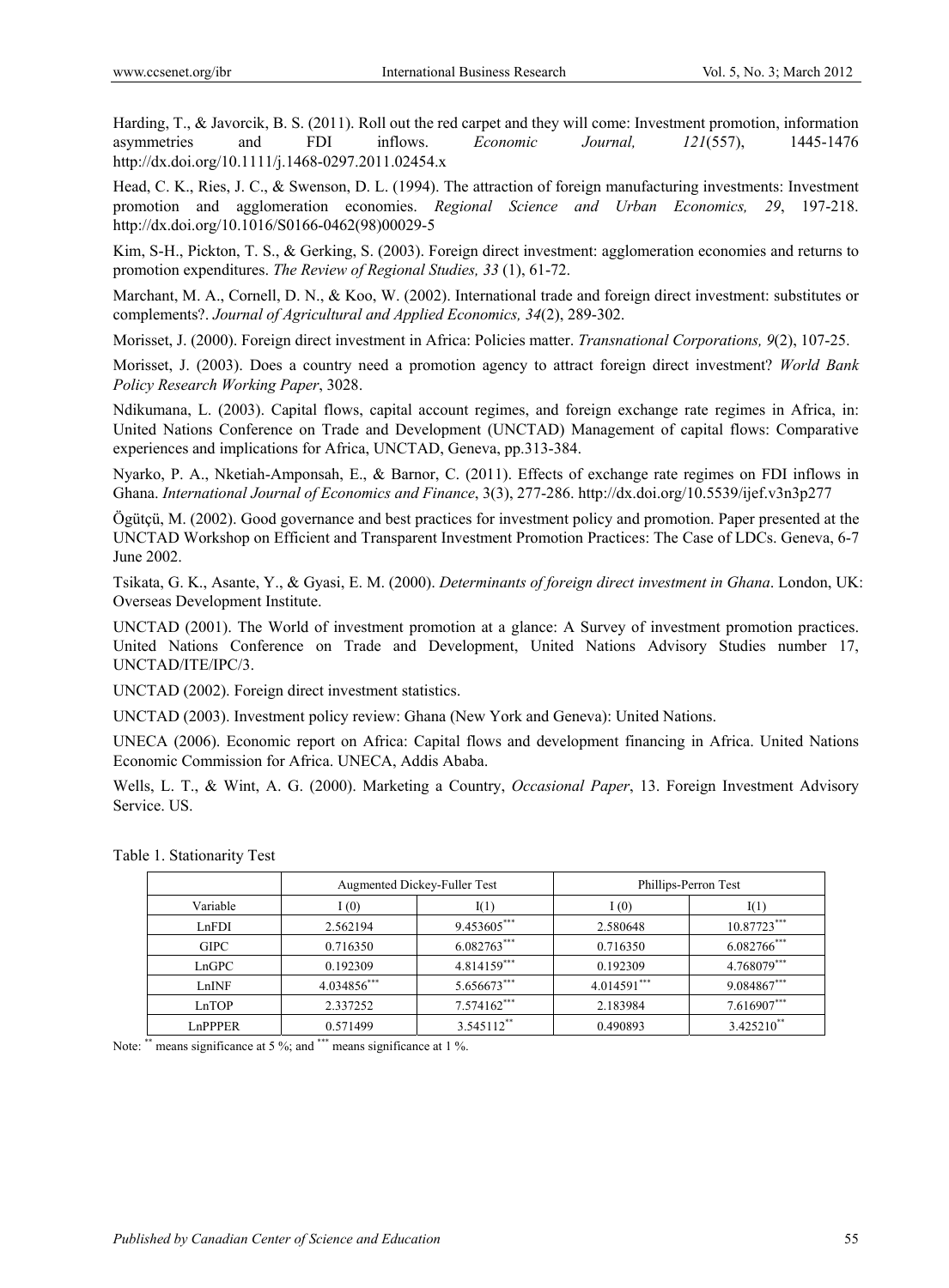| Dependent variable is dLFDI, 37 observations used for estimation from 1972 to 2008 |                            |                                                                                     |                  |                  |  |  |
|------------------------------------------------------------------------------------|----------------------------|-------------------------------------------------------------------------------------|------------------|------------------|--|--|
| Regressor                                                                          | Coefficient                | <b>Standard Error</b>                                                               | T-Ratio          |                  |  |  |
| dLnTOP                                                                             | .35850                     | 0.20302                                                                             |                  | 1.7658*          |  |  |
| dLnPPPER                                                                           | $-.010840$                 | 0.031992                                                                            |                  | $-0.33885$       |  |  |
| dLnINF                                                                             | $-16885$                   | 0.079982                                                                            |                  | $-2.1111$ **     |  |  |
| dGIPC                                                                              | .10402                     | 0.20866                                                                             |                  | 0.49852          |  |  |
| dLnGPC                                                                             | $-.55699$                  | 0.40337                                                                             |                  | $-1.3808$        |  |  |
| d $\gamma_0$                                                                       | $-2.7427$                  | 1.7422                                                                              |                  | $-1.5743$        |  |  |
| $ecm(-1)$                                                                          | $-1.0000$                  | 0.00                                                                                |                  | *NONE*           |  |  |
|                                                                                    | R-Squared                  |                                                                                     | 0.62336          |                  |  |  |
|                                                                                    | R-Bar-Squared              | 0.53245                                                                             |                  |                  |  |  |
|                                                                                    | S.E. of Regression         | 0.26654                                                                             |                  |                  |  |  |
|                                                                                    | F-stat. $F(6, 30)$         | 7.9994***                                                                           |                  |                  |  |  |
|                                                                                    | Mean of Dependent Variable |                                                                                     | 0.02899          |                  |  |  |
|                                                                                    | S.D. of Dependent Variable |                                                                                     | 0.38980          |                  |  |  |
|                                                                                    | Residual Sum of Squares    |                                                                                     | 2.0602           |                  |  |  |
|                                                                                    | Equation Log-likelihood    | 0.92949                                                                             |                  |                  |  |  |
|                                                                                    | Akaike Info. Criterion     | $-7.0705$                                                                           |                  |                  |  |  |
|                                                                                    | Schwarz Bayesian Criterion | $-13.5142$                                                                          |                  |                  |  |  |
|                                                                                    | DW-statistic               | 2.2975                                                                              |                  |                  |  |  |
|                                                                                    |                            | Testing for existence of a level relationship among the variables in the ARDL model |                  |                  |  |  |
| F-statistic                                                                        | 95 % Lower Bound           | 95 % Upper Bound                                                                    | 90 % Lower Bound | 90 % Upper Bound |  |  |
| 14.8208                                                                            | 2.4189                     | 3.8105                                                                              | 1.9818           | 3.2181           |  |  |
| W-statistic                                                                        | 95 % Lower Bound           | 95 % Upper Bound                                                                    | 90 % Lower Bound | 90 % Upper Bound |  |  |
| 88.9250                                                                            | 14.5133                    | 22.8627                                                                             | 11.8906          | 19.3089          |  |  |

| Table 2. Error Correction Representation for the Selected ARDL Model: ARDL $(0,1,0,0,0,1)$ Selected Based on |  |  |  |  |
|--------------------------------------------------------------------------------------------------------------|--|--|--|--|
| Schwarz Bayesian Criterion                                                                                   |  |  |  |  |

Note:  $*$  means significance at 10 %; \*\* means significance at 5 %; and \*\*\* means significance at 1 %.

|                    | Table 3. Estimated Autoregressive Distributed Lag Estimates: ARDL (0,1,0,0,0,1) Selected Based on Schwarz |  |  |  |  |  |
|--------------------|-----------------------------------------------------------------------------------------------------------|--|--|--|--|--|
| Bayesian Criterion |                                                                                                           |  |  |  |  |  |

| Dependent variable is LFDI, 37 observations used for estimation from 1972 to 2008 |                            |                       |                         |  |  |
|-----------------------------------------------------------------------------------|----------------------------|-----------------------|-------------------------|--|--|
| Regressors                                                                        | Coefficient                | <b>Standard Error</b> | T-Ratio                 |  |  |
| LnTOP                                                                             | 0.35850                    | 0.20302               | 1.7658*                 |  |  |
| $LnTOP(-1)$                                                                       | 0.41128                    | 0.22513               | 1.8269*                 |  |  |
| LnPPPER                                                                           | $-0.010840$                | 0.031992              | $-0.33885$              |  |  |
| LnINF                                                                             | $-0.16885$                 | 0.079982              | $-2.1111$ <sup>**</sup> |  |  |
| <b>GIPC</b>                                                                       | 0.10402                    | 0.20866               | .49852                  |  |  |
| LnGPC                                                                             | $-0.55699$                 | 0.40337               | $-1.3808$               |  |  |
| $LnGPC(-1)$                                                                       | 1.3806                     | 0.45904               | $3.0076^{***}\,$        |  |  |
| $\gamma_{0}$                                                                      | $-2.7427$                  | 1.7422                | $-1.5743$               |  |  |
|                                                                                   | R-Squared                  | 0.71379               |                         |  |  |
|                                                                                   | R-Bar-Squared              | 0.64471               |                         |  |  |
|                                                                                   | S.E. of Regression         | 0.26654               |                         |  |  |
|                                                                                   | F-stat. F(7, 29)           | 10.3323***            |                         |  |  |
|                                                                                   | Mean of Dependent Variable | 1.1329                |                         |  |  |
|                                                                                   | S.D. of Dependent Variable | 0.44716               |                         |  |  |
| Residual Sum of Squares                                                           |                            | 2.0602                |                         |  |  |
| Equation Log-likelihood                                                           |                            | 0.92949               |                         |  |  |
| Akaike Info. Criterion                                                            |                            | $-7.0705$             |                         |  |  |
|                                                                                   | Schwarz Bayesian Criterion | $-13.5142$            |                         |  |  |
| DW-statistic                                                                      |                            | 2.2975                |                         |  |  |

Note: \* means significance at 10 %; \*\* means significance at 5 %; and \*\*\* means significance at 1 %.